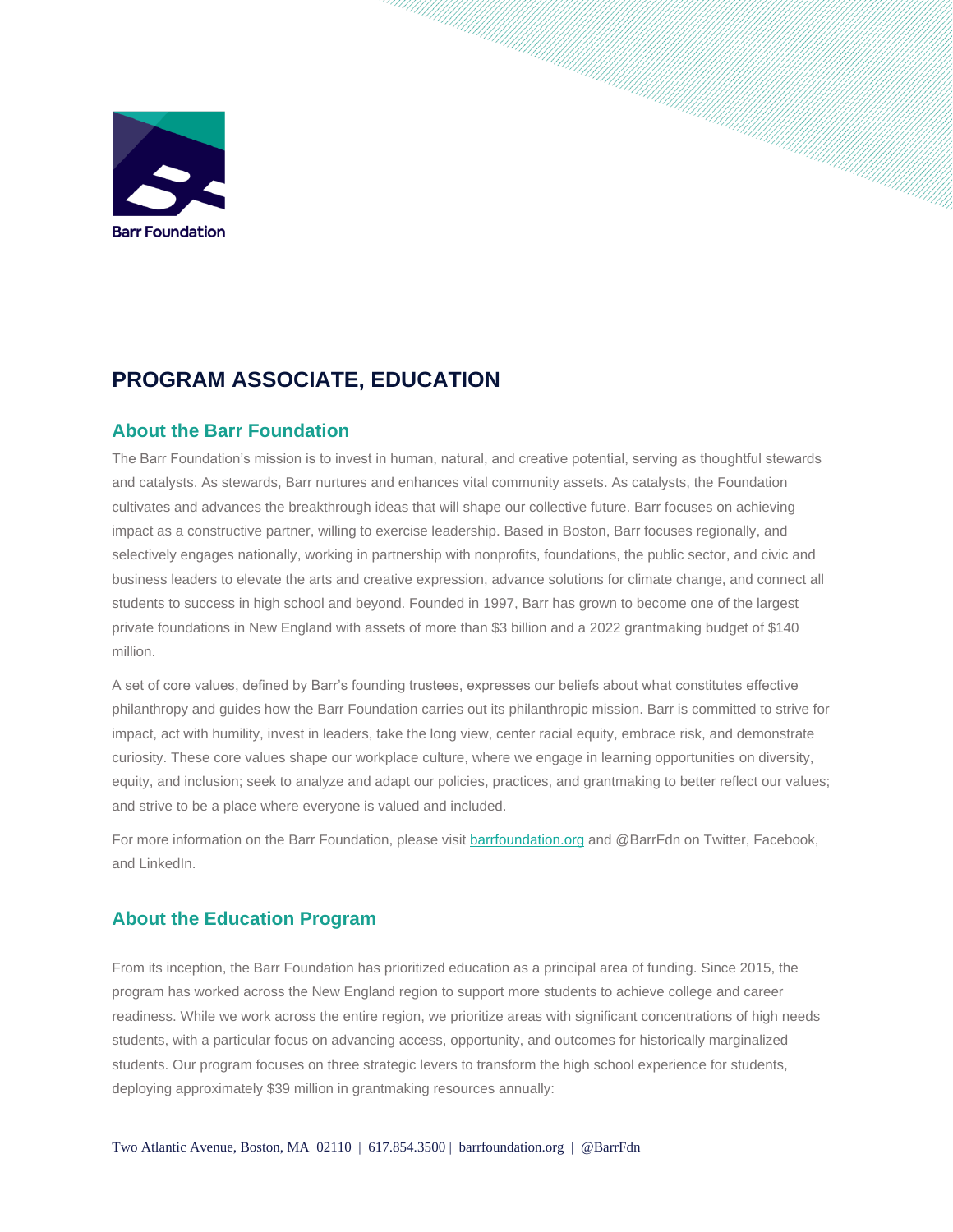**Catalyze New Models**: Fuel fresh designs that fit local contexts and transform the high school experience, to put success within reach of all students

**Build Public Will**: Engage parents and students, educators and civic leaders, and all residents as informed advocates for high-quality schools.

**Invest in Educators**: Develop the pipeline and supports of diverse, skilled, effective teachers and school leaders who bring new educational models to life for their students.

In all of our work, we strive to advance educational equity; so that all young people, regardless of race or background, achieve at high levels.

#### **About the Program Associate Position**

The Barr Foundation is seeking a program associate to provide programmatic and administrative support to members of the education team. The education team members manage the grantmaking, external relationships, research and convening required to advance the strategic goals of the program. In addition, the director manages the budget and operations of the team. This position reports to the senior program officer for the invest in educators portfolio and the program officer for the build public will portfolio.

The ideal candidate must be highly organized and self-motivated, with attention to detail and the ability to prioritize workload. Proven written, computer, and interpersonal skills to manage relationships with a broad range of people and organizations are essential. This is a full-time position with a generous benefits package.

# **Key Role and Responsibilities**

#### **Grantmaking Support**

- Work with the senior program officer and program officer to review inquiries and proposals in the program area.
- Support the senior program officer and program officer in reviewing new proposals and conducting the appropriate due diligence. Review proposal budgets, workplans and anticipated project outcomes as related to proposal goals and institutional capability.
- Draft grant recommendations needed for the board book for team review.
- Under the guidance of the senior program officer and program officer, monitor grant activities and follow up with grantees as needed, providing technical assistance as appropriate.
- Assist program officers with reviewing grant reports and evaluations and track required grantee documentation.
- Conduct research and analysis on grant proposals, potential funding initiatives, or special projects.
- Work with the team to evaluate grants or grant clusters in support of program strategy reviews.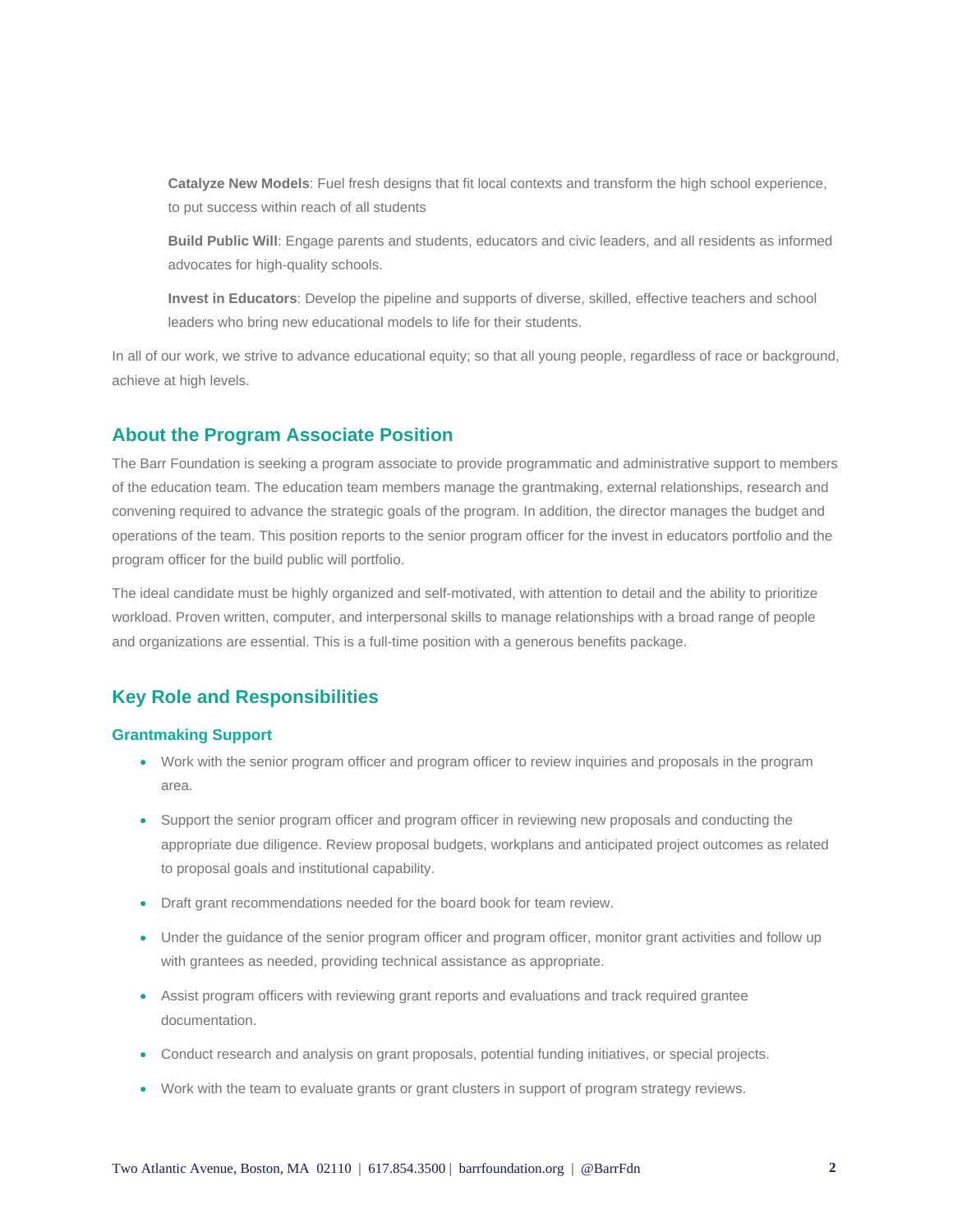• Engage is special projects as directed by the senior program officer or program officer.

#### **Process and Operations**

- Produce high quality, timely grant materials.
- Support portfolio teams to track and meet all internal deadlines.
- Support the senior program officer and program officer to plan and implement grantee convenings and meetings.
- Support the senior program officer and program officer to plan and implement site visits for due diligence and learning.
- Develop and manage contracts as appropriate.
- Support the timely submission of expense reports for the senior program officer and program officer.

#### **Desired Qualities, Experiences, and Competencies**

- A commitment to advancing racial equity and inclusion in your work and in our workplace;
- A collegial spirit in sharing ideas and receiving feedback;
- Ability to work well individually, as part of a team, and with diverse communities;
- Effective writing and editing ability with a focus on accuracy;
- Effective communication and presentation skills, particularly in communicating with diverse constituencies in a variety of settings;
- Demonstrated ability to identify, collect, organize and synthesize information from various data sources;
- Self-motivated, with strong problem-solving abilities and attention to detail; and ability to meet deadlines;
- Detailed knowledge of and demonstrated proficiency in the use of Microsoft Office, Google applications, social media, and other technology; experience with database systems such as Salesforce is a plus;
- 2-4 years of relevant work experience, experience in education, nonprofit or philanthropic organizations is a plus;
- A bachelor's degree is required

### **Compensation and Benefits**

Barr is an equal opportunity employer, with a commitment to building and fostering a diverse, equitable, and inclusive workplace. We welcome candidates who would both contribute to and value working in such an environment.